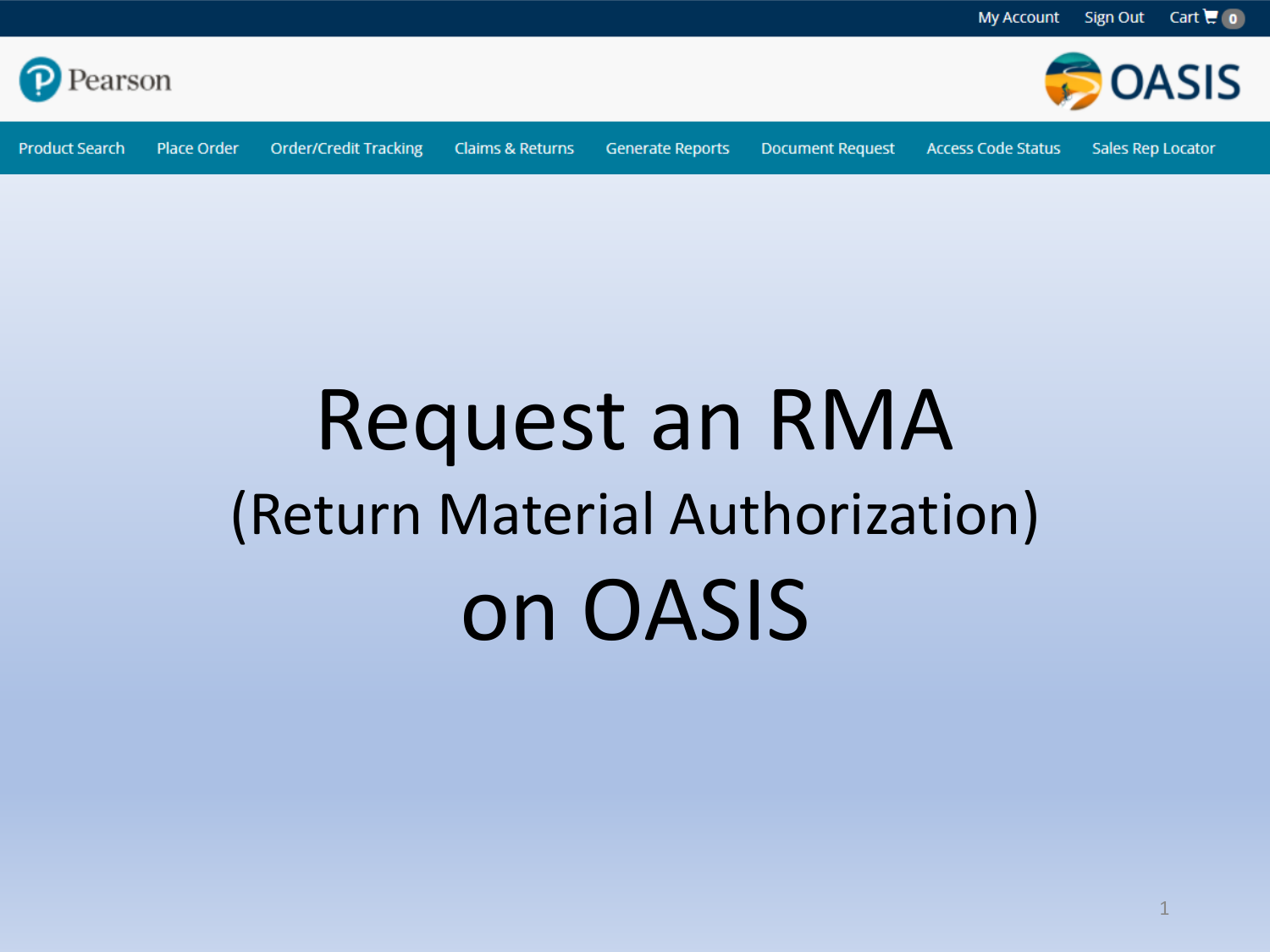# Table of Contents

<span id="page-1-0"></span>[Three ways to request an RMA](#page-1-0)

[Exceptions that are not allowed for return](#page-9-0)

[Possible messages that may display](#page-9-0)

[Checking return status before submitting request](#page-12-0)

F[inding invoices with a specific ISBN using "Order Tracking"](#page-14-0)

Finding invoices with a [specific ISBN using "Generate Reports"](#page-15-0)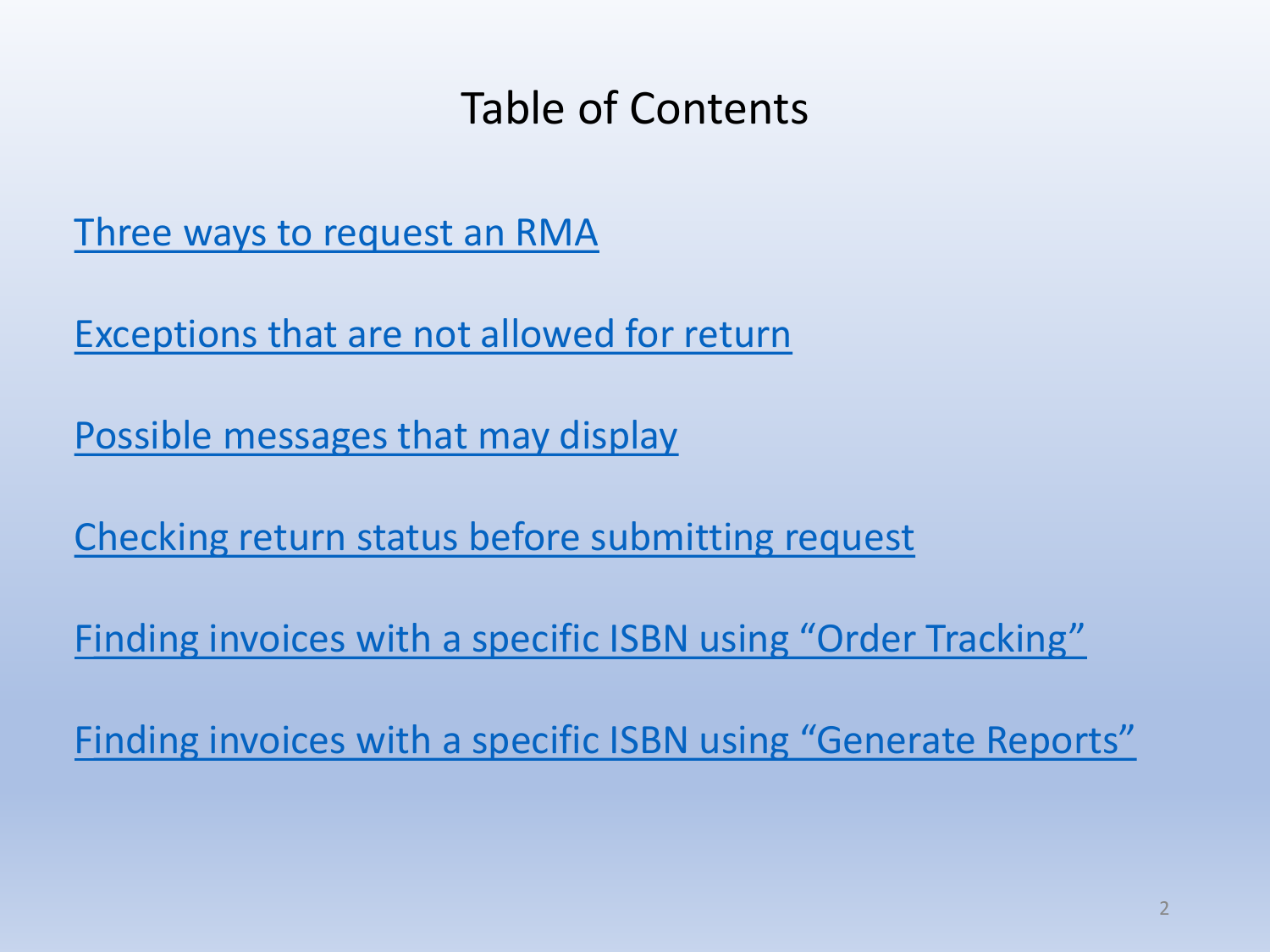

**Product Search** Place Order

**Order/Credit Tracking Claims & Returns**  **Generate Reports** 

**Document Request** 

**Access Code Status** 

Sales Rep Locator

**BOASIS** 

# How to Request an RMA on OASIS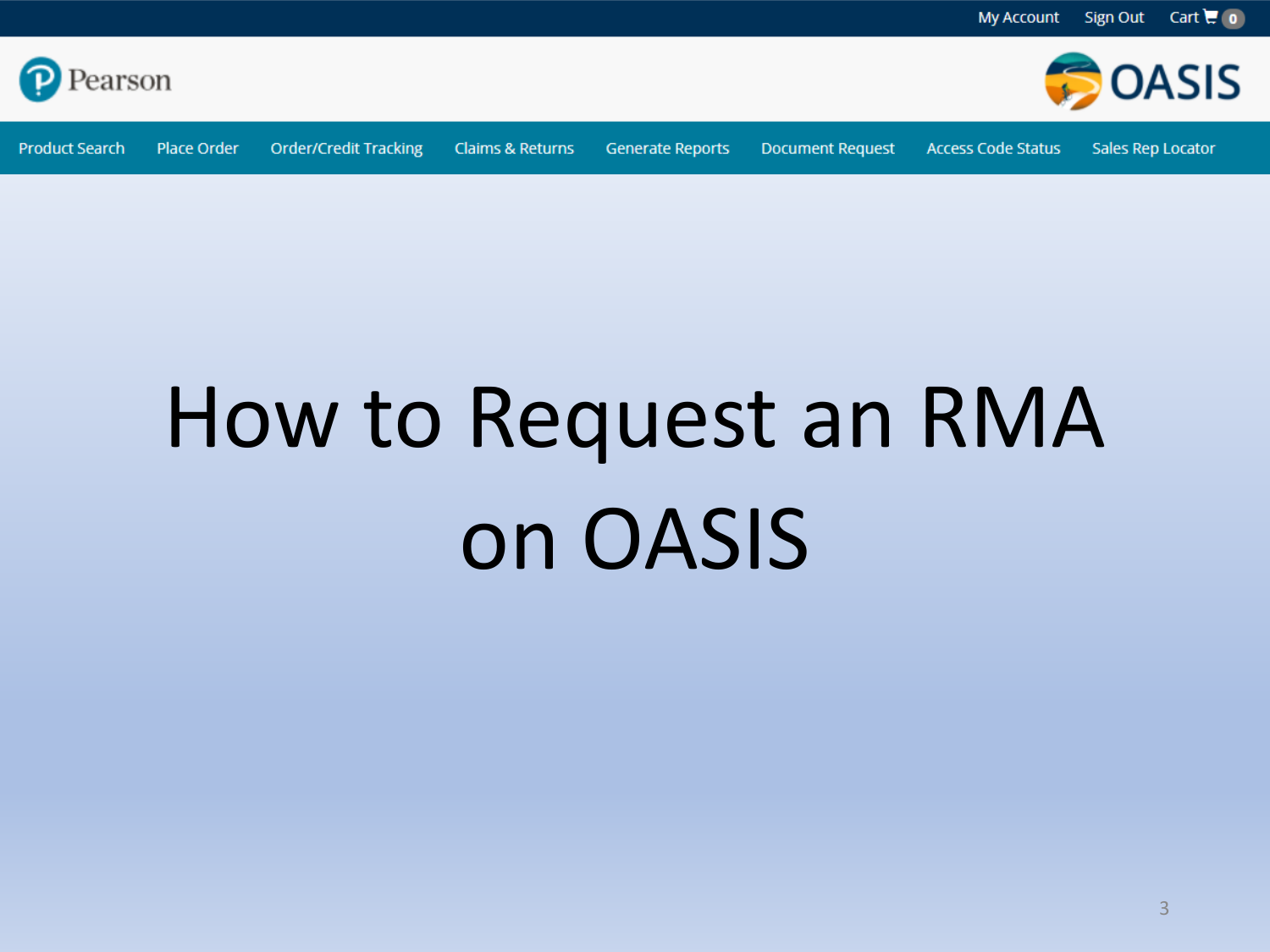

# In the navigation bar at the top, hover over "Claims & Returns" and select "Request an RMA"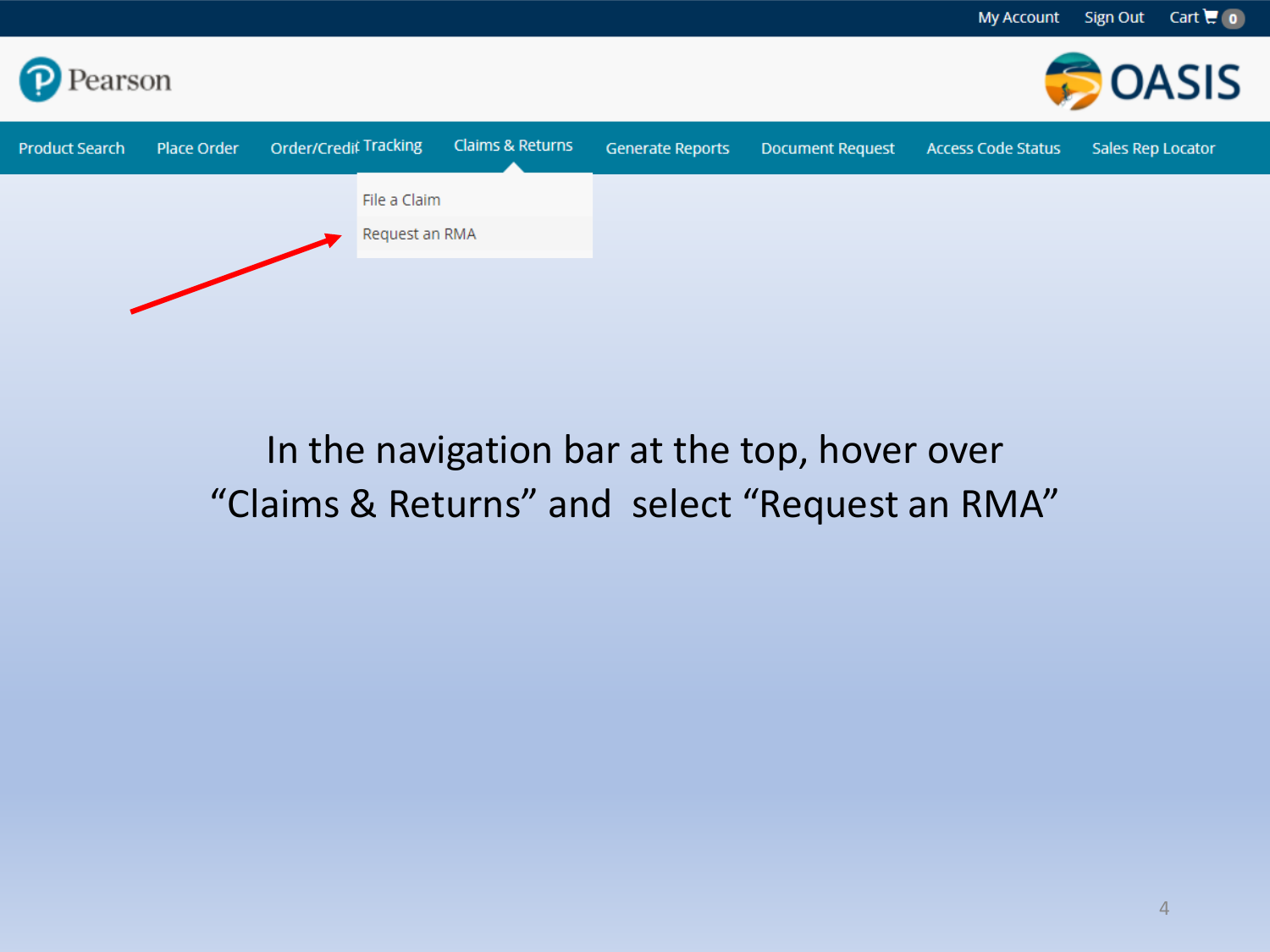## There are 3 ways to enter the information:

#### Enter Invoice Number, Upload Chargeback Form, and Upload Excel Spreadsheet

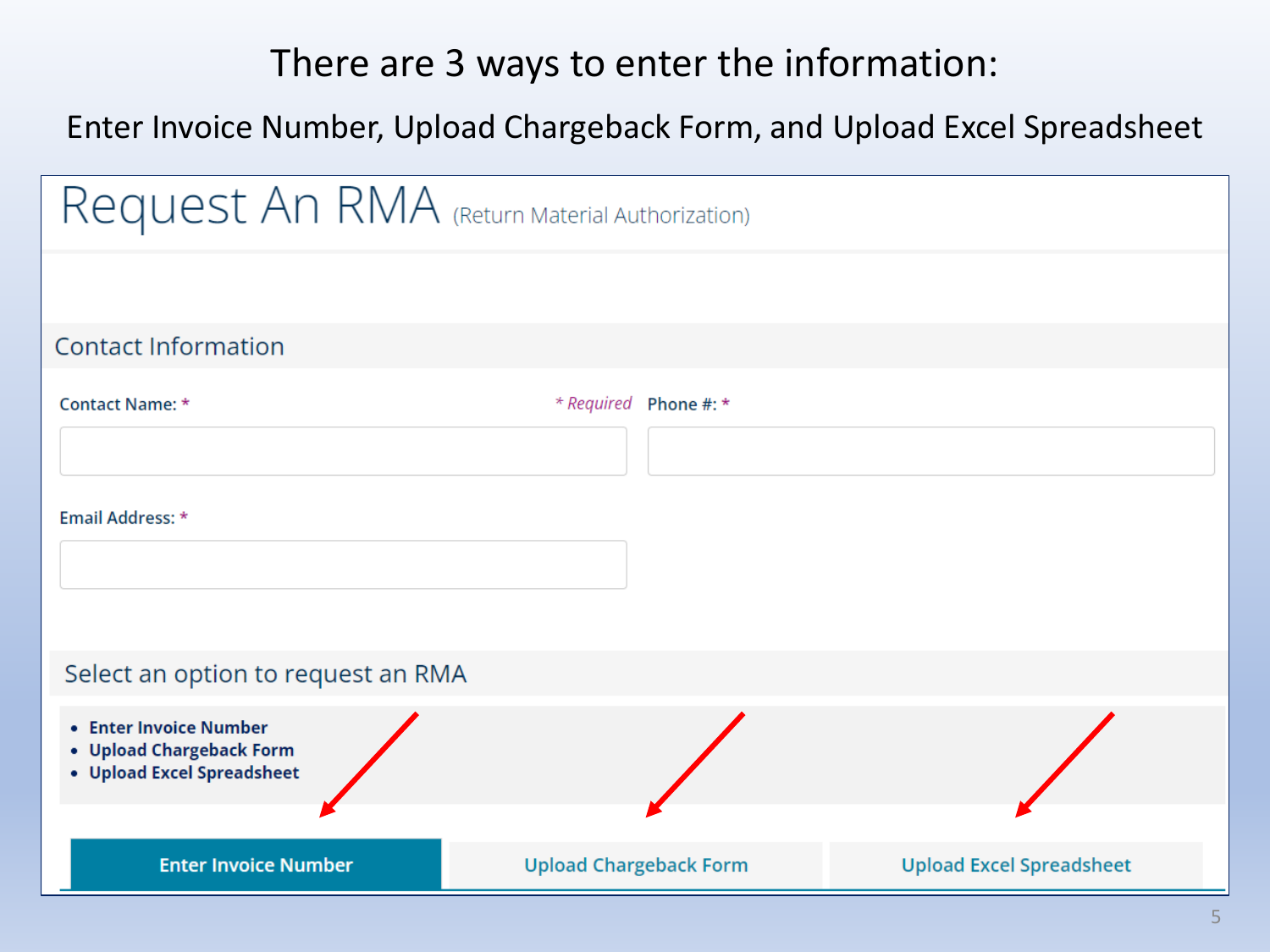### Enter Invoice Number

- 1. Enter up to 25 invoice numbers per request.
- 2. All ISBNs from the invoices are displayed.
- 3. Enter the return qty & reason and click "Submit".

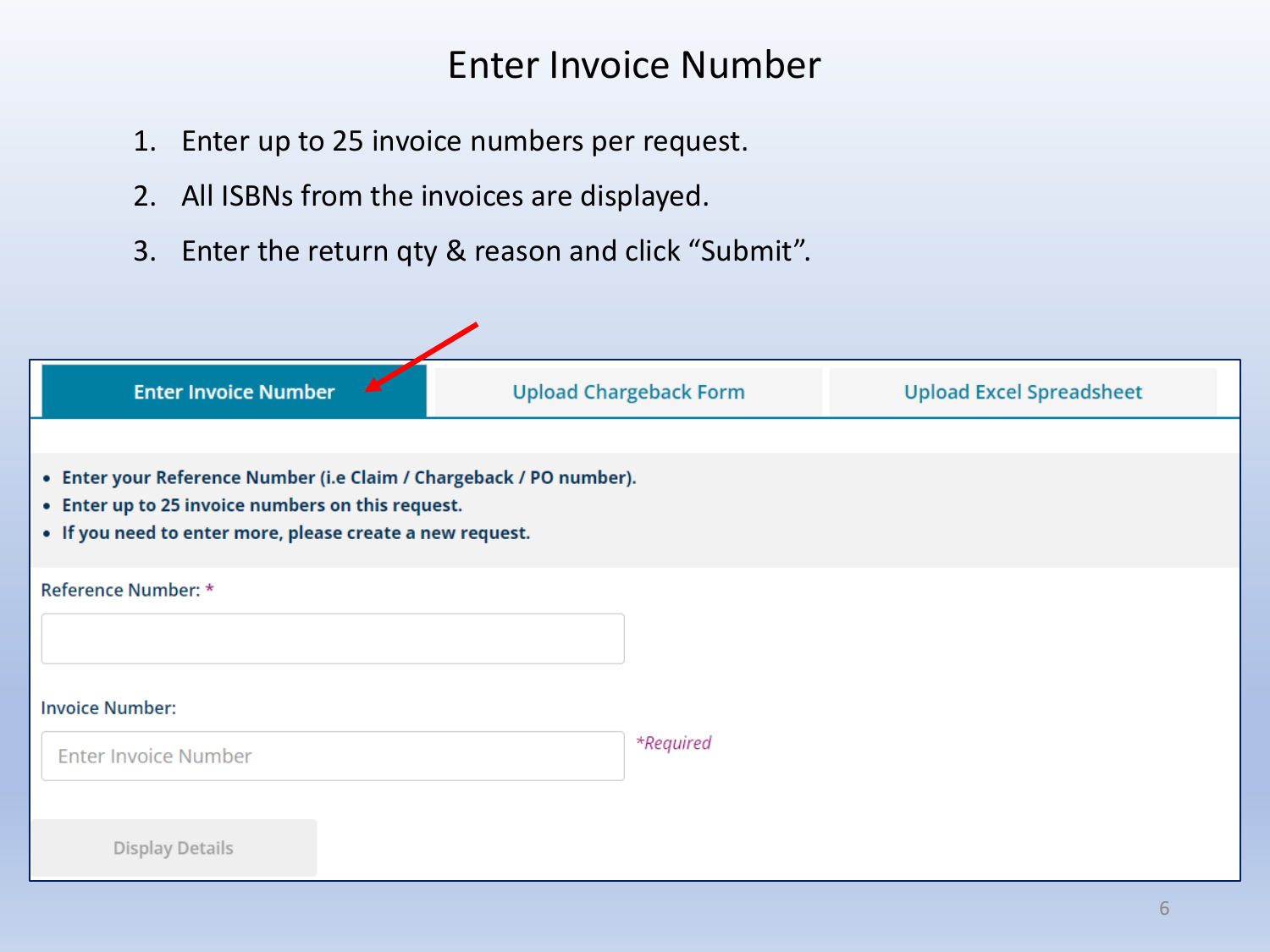## Upload Chargeback Form

- 1. You may use your own chargeback/return order form or use our template.
- 2. Click "Choose File" and select the document (which must be PDF).
- 3. Click "Upload File".
- 4. There is no review. The document is sent to be processed.

|                         | <b>Enter Invoice Number</b>                                                                                                                                                                                                                                                                      | <b>Upload Chargeback Form</b>                  | <b>Upload Excel Spreadsheet</b> |  |  |  |  |  |  |  |
|-------------------------|--------------------------------------------------------------------------------------------------------------------------------------------------------------------------------------------------------------------------------------------------------------------------------------------------|------------------------------------------------|---------------------------------|--|--|--|--|--|--|--|
| Bill To: *              |                                                                                                                                                                                                                                                                                                  |                                                | *Required<br>$\checkmark$       |  |  |  |  |  |  |  |
|                         | $\checkmark$<br>Ship To: *<br>. Upload a chargeback/return order as a PDF file to expedite your return request.<br>. Most standard chargeback/return order formats will work. You can use this basic RMA Request template.<br>. Download it, enter the returns information and save it as a PDF. |                                                |                                 |  |  |  |  |  |  |  |
| • The file must be PDF. | How to format the file:<br>• Enter all mandatory information.<br>• Maximum file size per upload: 2 MB                                                                                                                                                                                            | Select a file to upload:<br><b>Choose File</b> |                                 |  |  |  |  |  |  |  |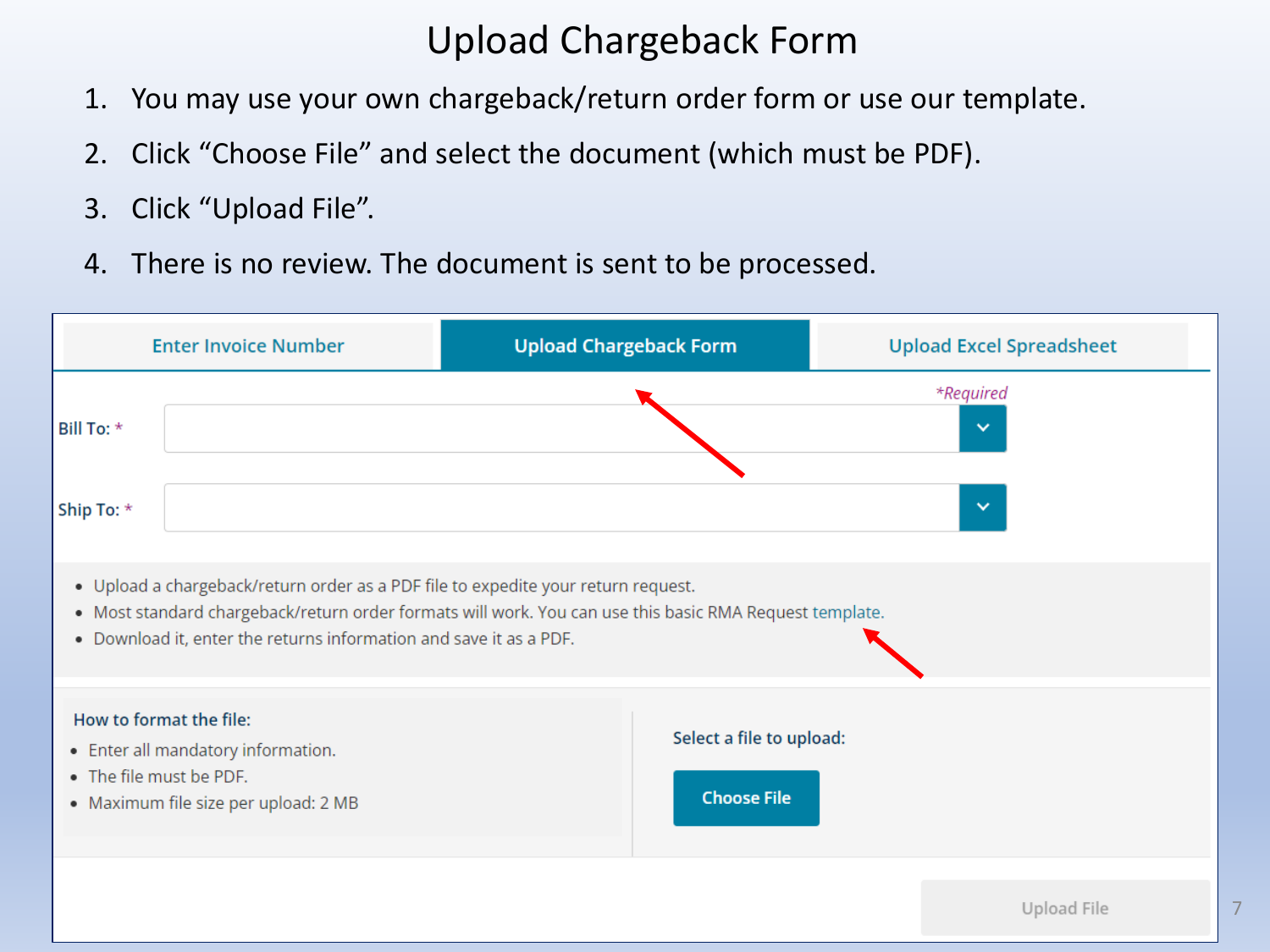## Upload Excel Spreadsheet

- 1. Download the master Excel spreadsheet template and enter the invoices/ISBNs/return qtys/return reasons.
- 2. Click "Choose File" and select the document.
- 3. Click "Upload File". Once uploaded, review the information and click "Submit".
- 4. Info can be edited on the review screen, if needed.

| <b>Enter Invoice Number</b>                                                                                                                                                                                                                                                                                                                                                                                                     | <b>Upload Chargeback Form</b>                  | <b>Upload Excel Spreadsheet</b> |
|---------------------------------------------------------------------------------------------------------------------------------------------------------------------------------------------------------------------------------------------------------------------------------------------------------------------------------------------------------------------------------------------------------------------------------|------------------------------------------------|---------------------------------|
| • Use this option to request an RMA by uploading data in an Excel spreadsheet.<br>• Download the Excel spreadsheet template here.<br>. Fill out the fields in the template (all fields are mandatory) and save it.<br>. Click on 'Choose File' and select the updated spreadsheet to attach the file.<br>• Click on 'Upload File' to submit the request.<br>. When all information is valid, review details and click 'Submit'. |                                                |                                 |
| How to format the file:<br>. On the Excel spreadsheet, fill out all required fields.<br>• Maximum file size per upload : 2 MB                                                                                                                                                                                                                                                                                                   | Select a file to upload:<br><b>Choose File</b> |                                 |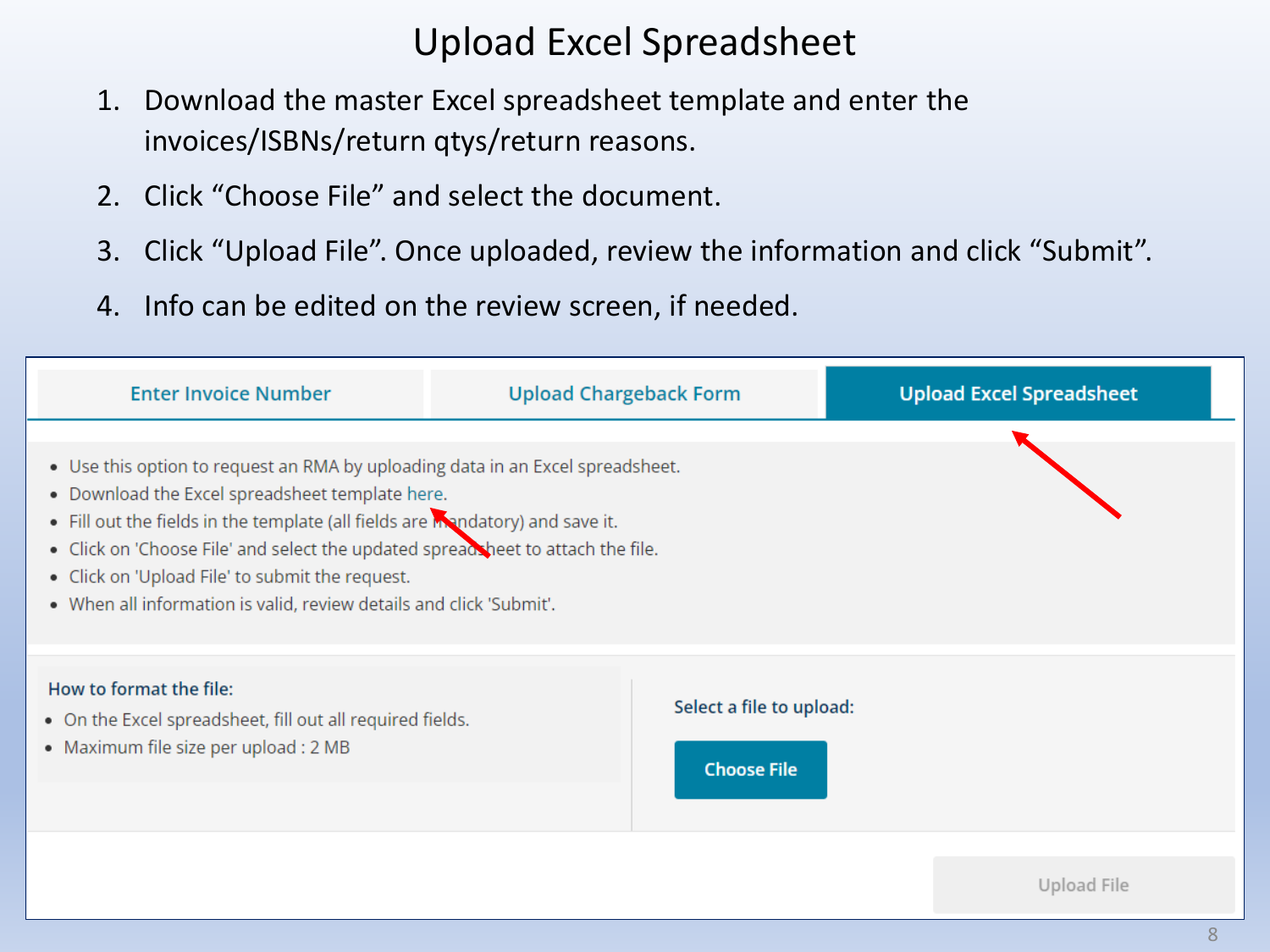



**Place Order** 

**Product Search** 

**Generate Reports** 

**Document Request** 

**Access Code Status** 

Sales Rep Locator

After submission, a confirmation message and case number are displayed on the screen and emailed to the address on the request.

After the RMA is processed, it will be emailed separately to the same address.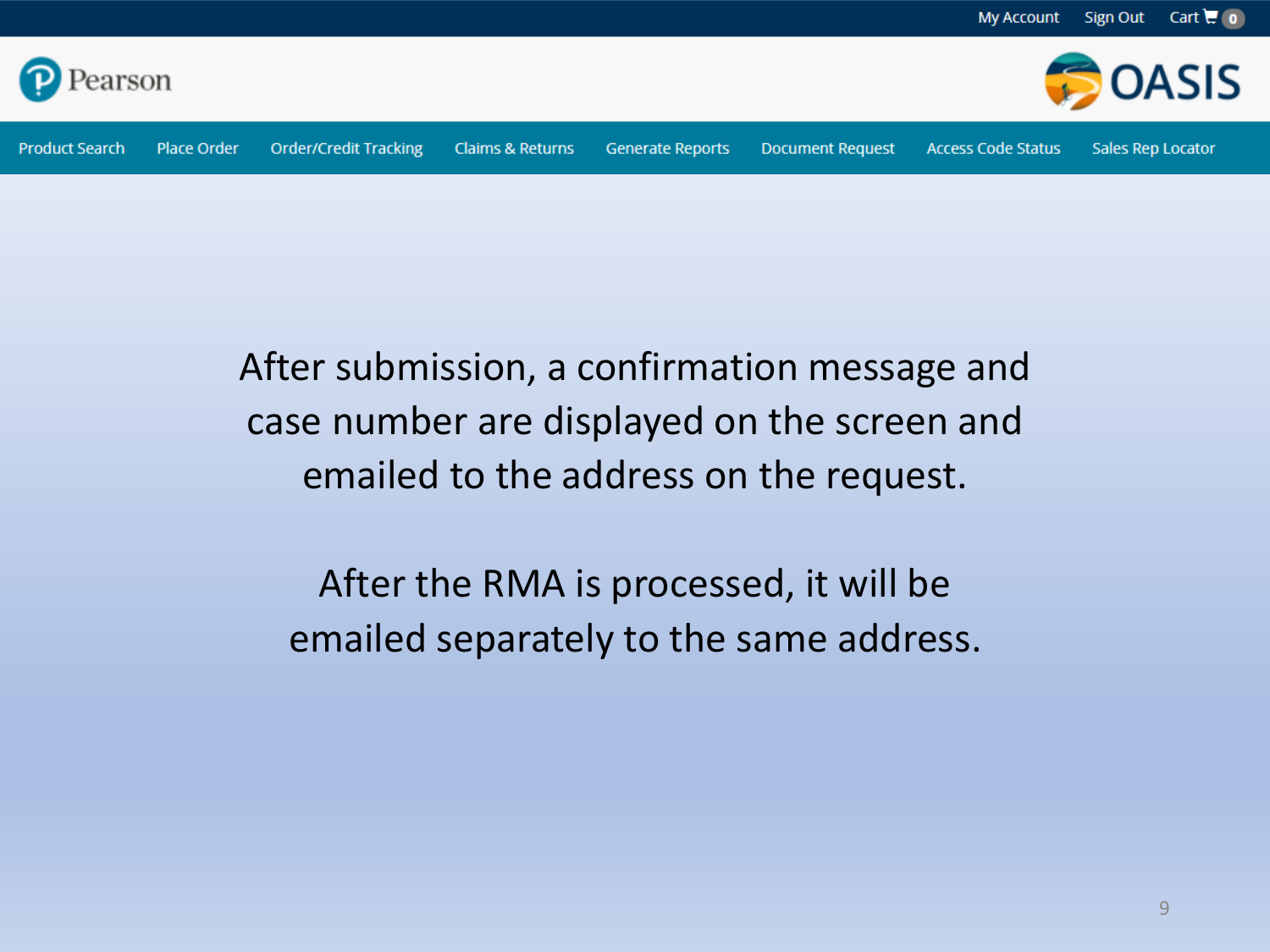# <span id="page-9-0"></span>OASIS will allow for the entry of any invoice/ISBN combination except in these cases

- The invoice is more than 12 months old
- The ISBN has been out of print for more than 120 days
- The invoice is not associated with the account # on the OASIS registration (reach out to OASIS Technical Support for assistance)
- The ISBN is non-returnable (such as a Custom product)
- The Return Qty entered is more than the Returnable Qty
- The entire qty for the ISBN has already been returned against that invoice (the "Returnable Qty" = 0)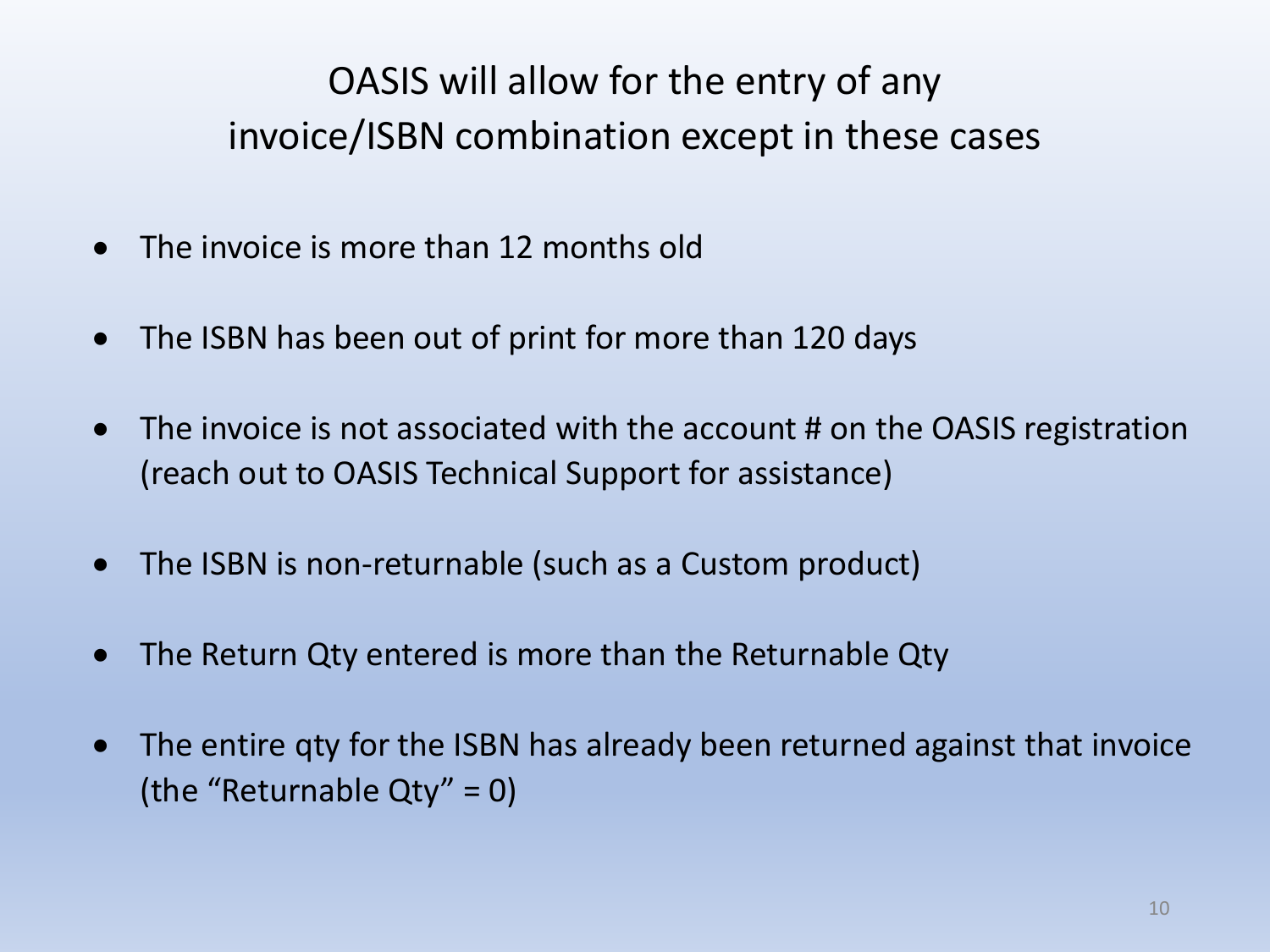



**Generate Reports** 

**Document Request** 

**Access Code Status** 

**Sales Rep Locator** 

# Messages that may display on the review page when using "Enter Invoice Number" and "Upload Excel Spreadsheet"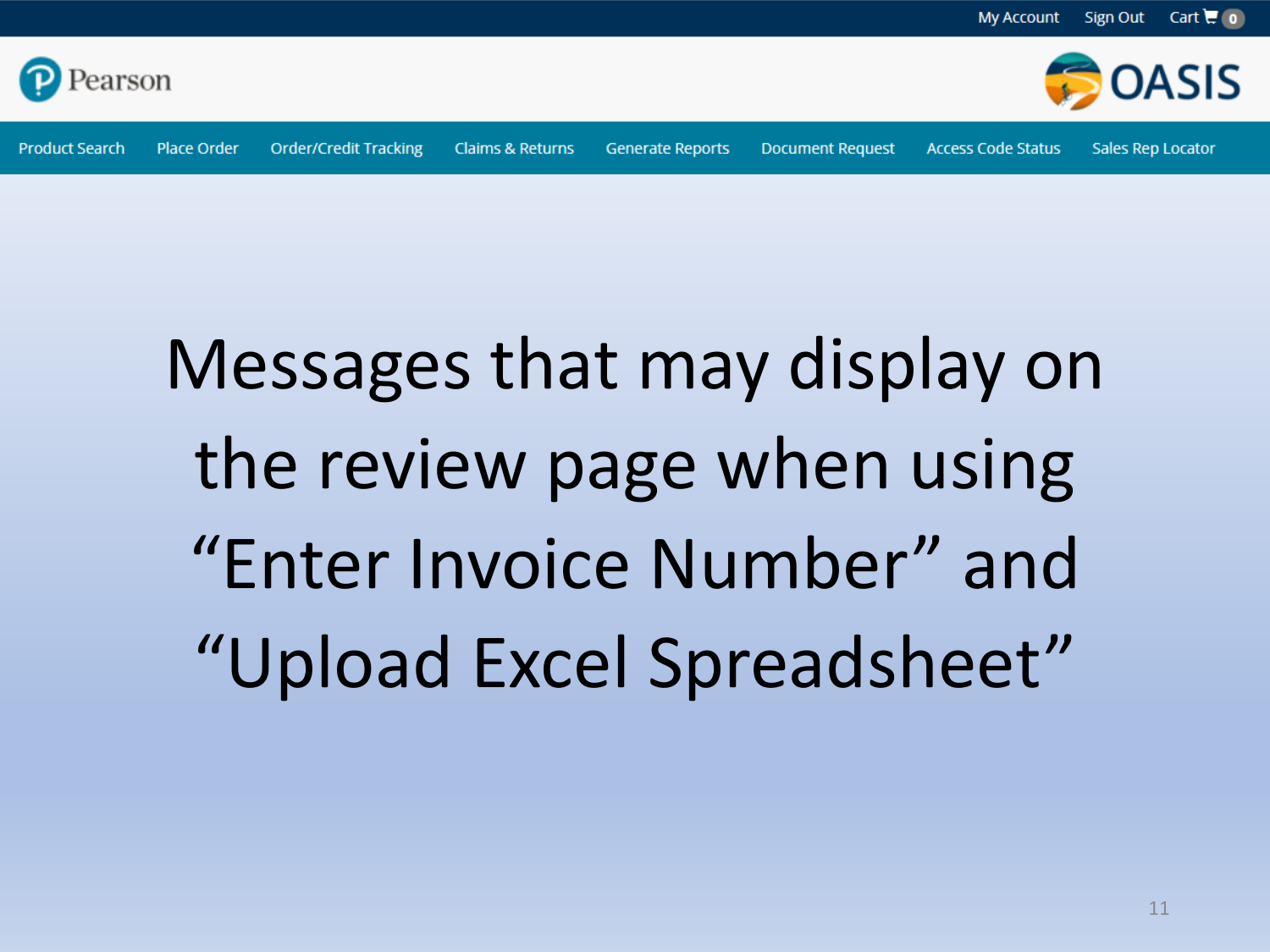### The invoice is more than 12 months old or the ISBN has been out of print for more than 120 days

#### *"Not eligible for return"*



#### The invoice is not associated with the account # on the OASIS registration

(reach out to OASIS Technical Support for assistance)

The Invoice # you have entered is not associated with your account. Please delete it or try again.

#### The ISBN is non-returnable (such as a Custom product)

#### *"This product is non-returnable"*

| <b>ISBN</b>   | Title                                                                                                                         | <b>Price</b> | <b>Disc</b> | Qty | <b>Invoiced Returnable</b><br>Qty | Return<br>Qty | <b>Return Reason</b> |                       |
|---------------|-------------------------------------------------------------------------------------------------------------------------------|--------------|-------------|-----|-----------------------------------|---------------|----------------------|-----------------------|
| 9780134179599 | 12207-14 Control Valves, Actuators, \$99.99<br>and Positioners Trainee Guide, 5/e<br><b>O</b> This product is non-returnable. |              | <b>Net</b>  | 9   |                                   |               | Select one           | $\tilde{\phantom{a}}$ |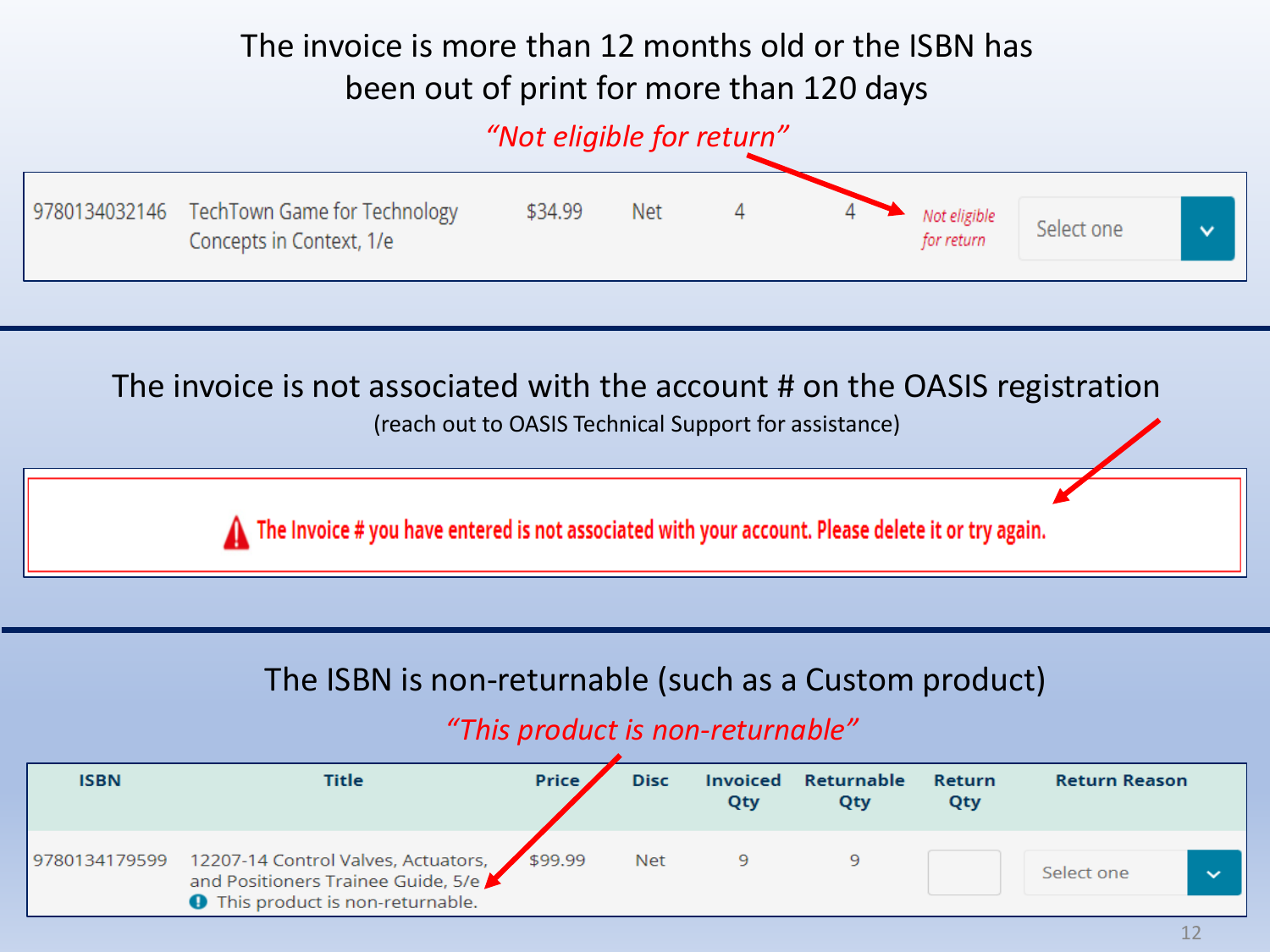#### The Return Qty entered is more than the Returnable Qty

*"Return Qty cannot be more than Returnable Qty"*

<span id="page-12-0"></span>

| <b>ISBN</b>   | <b>Title</b>                                                           | <b>Price</b> | <b>Disc</b> | Invoiced<br>Qty | Returnable<br>Qty | <b>Return</b><br>Qty                                            | <b>Return Reason</b> |              |
|---------------|------------------------------------------------------------------------|--------------|-------------|-----------------|-------------------|-----------------------------------------------------------------|----------------------|--------------|
| 9780321978981 | Precalculus Plus MyLab Math with<br>eText -- Access Card Package, 10/e | \$219.99     | <b>Net</b>  | 20              | 19                | 20<br>Return Qty<br>cannot be<br>more than<br>Returnable<br>Qty | Select one           | $\checkmark$ |

The entire qty for the ISBN has already been returned against that invoice - the "Returnable  $Qty" = 0$ . Nothing can be entered in the "Return Qty" field.

| <b>ISBN</b>   | <b>Title</b>                                                    | Price   | <b>Disc</b> | Qty | <b>Invoiced Returnable</b><br>Qty | <b>Retarn</b><br><b>Qty</b> | <b>Return Reason</b>       |
|---------------|-----------------------------------------------------------------|---------|-------------|-----|-----------------------------------|-----------------------------|----------------------------|
| 9780205028801 | Writing with Style: Conversations on<br>the Art of Writing, 3/e | \$39.99 | <b>Net</b>  |     | 0                                 |                             | Select one<br>$\checkmark$ |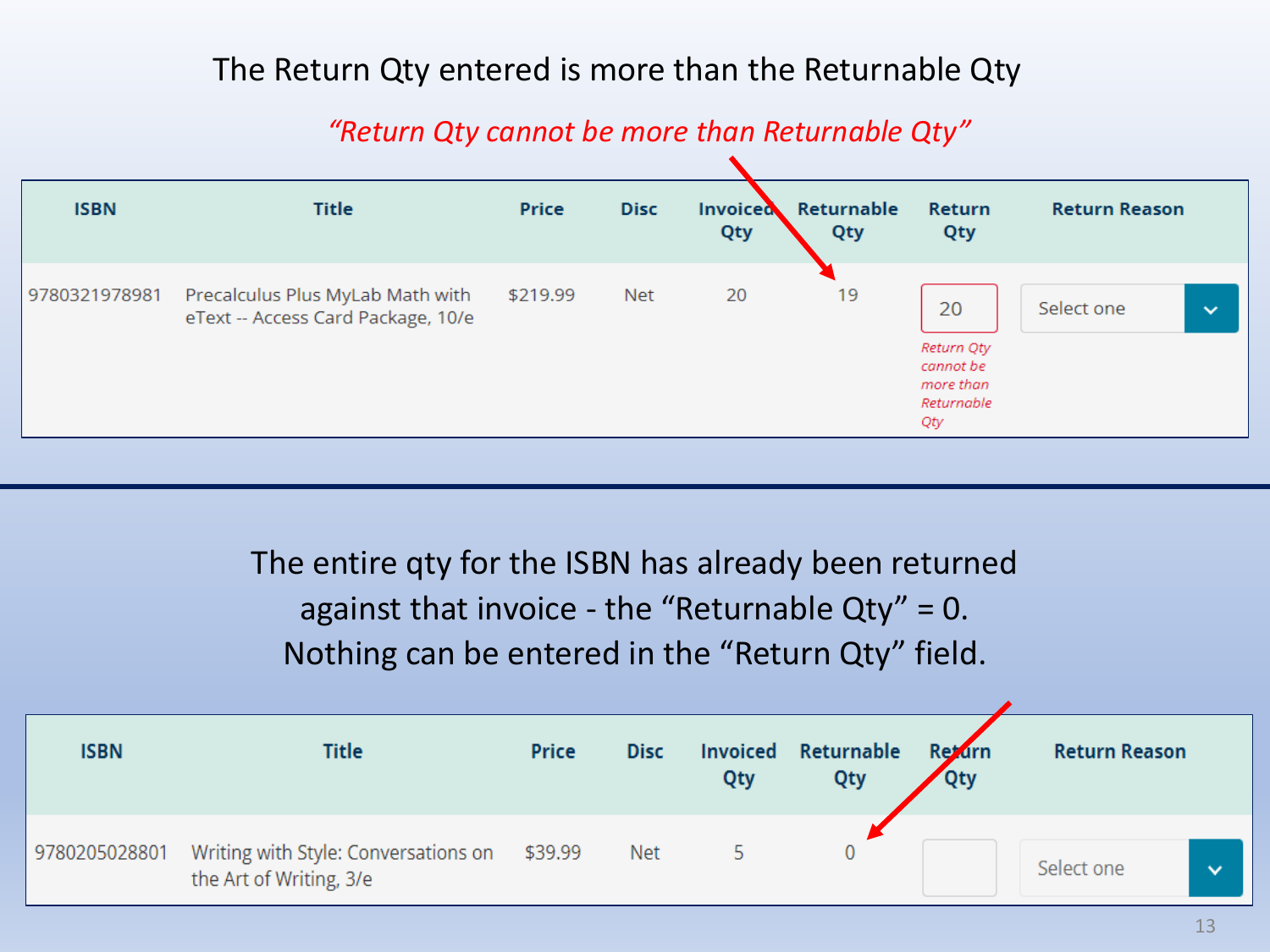When using "Upload Chargeback Form" to request an RMA, there is no review page before submitting the PDF document. You will not know what is allowed (or not) until you receive the RMA.

The following is a quick way to check the return status for any Invoice/ISBN/Qty combination before submitting that document.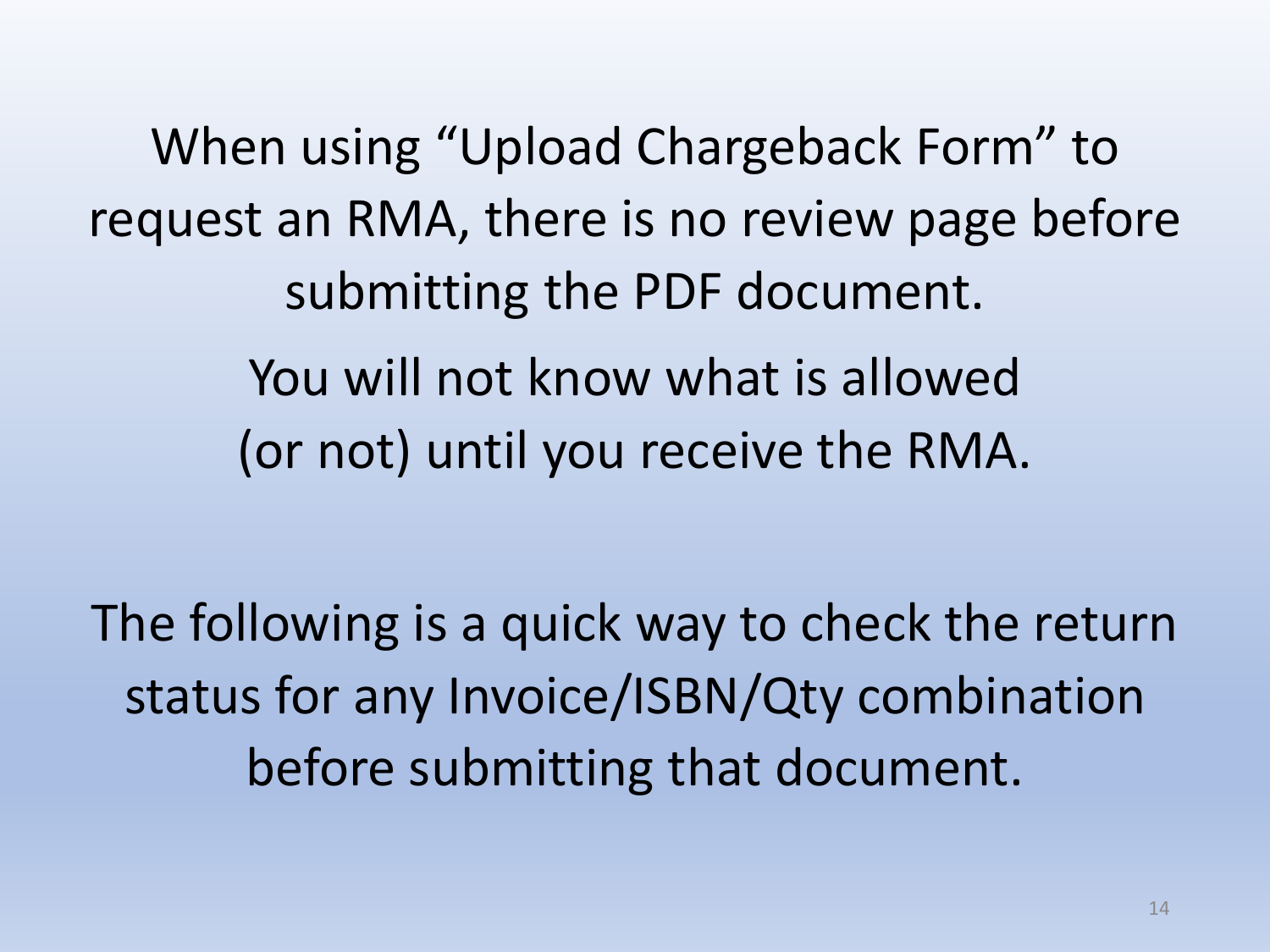<span id="page-14-0"></span>Under "Enter Invoice Number", enter the invoice # and click "Display Details". Check the "Returnable Qty" column for the maximum # that can be returned. Check for "Not eligible for return" or "This product is non-returnable" status.

Make any necessary changes to your Chargeback form before submitting.

|               | <b>Enter Invoice Number</b>                                                                                                                    |         |             |                 |                   |                            |                            |  |  |
|---------------|------------------------------------------------------------------------------------------------------------------------------------------------|---------|-------------|-----------------|-------------------|----------------------------|----------------------------|--|--|
| <b>ISBN</b>   | <b>Title</b>                                                                                                                                   | Price   | <b>Disc</b> | Invoiced<br>Qty | Returnable<br>Qty | Return<br>Qty              | <b>Return Reason</b>       |  |  |
| 9780135936771 | Mastering Chemistry New Design<br>for Hill's Chemistry for Changing<br>Times for University of South Florida<br>-- Standalone Access Card, 1/e | \$61.20 | Net         | 13              | 13                |                            | Select one<br>$\checkmark$ |  |  |
| 9780205028801 | Writing with Style: Conversations on<br>the Art of Writing, 3/e                                                                                | \$39.99 | Net         | 5               |                   |                            | Select one<br>v            |  |  |
| 9780134032146 | TechTown Game for Technology<br>Concepts in Context, 1/e                                                                                       | \$34.99 | Net         | 4               | $\overline{4}$    | Not eligible<br>for return | Select one<br>v            |  |  |
| 9780134179599 | 12207-14 Control Valves, Actuators,<br>and Positioners Trainee Guide, 5/e<br><b>O</b> This product is non-returnable.                          | 99.99   | Net         | 9               | $\overline{9}$    |                            | Select one<br>$\check{ }$  |  |  |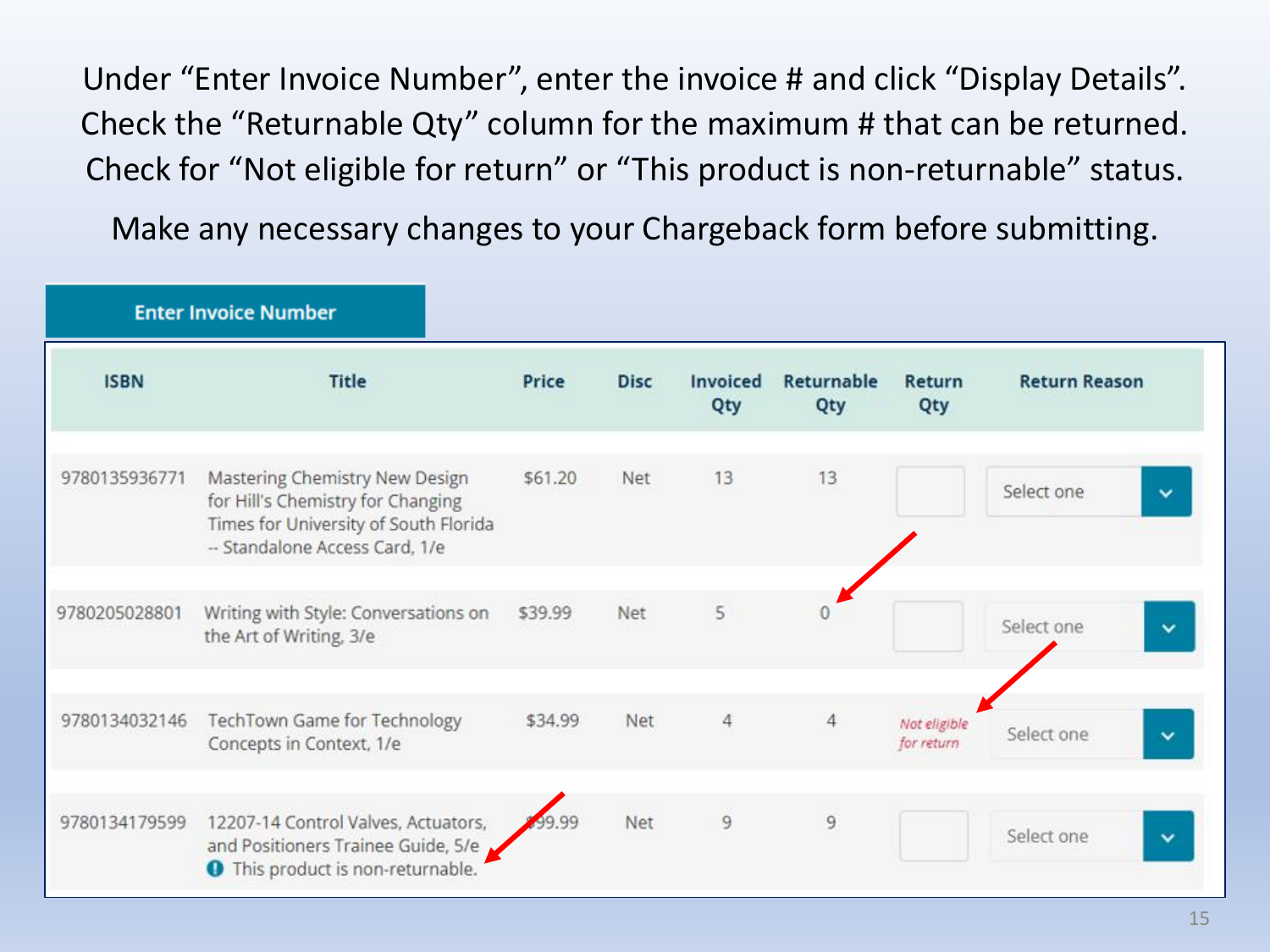

<span id="page-15-0"></span>

**Order/Credit Tracking** 

**Claims & Returns** 

**Generate Reports** 

**Document Request** 

**Access Code Status** 

Sales Rep Locator

**OASIS** 

# How to find invoices that contain a specific ISBN using "Order Tracking"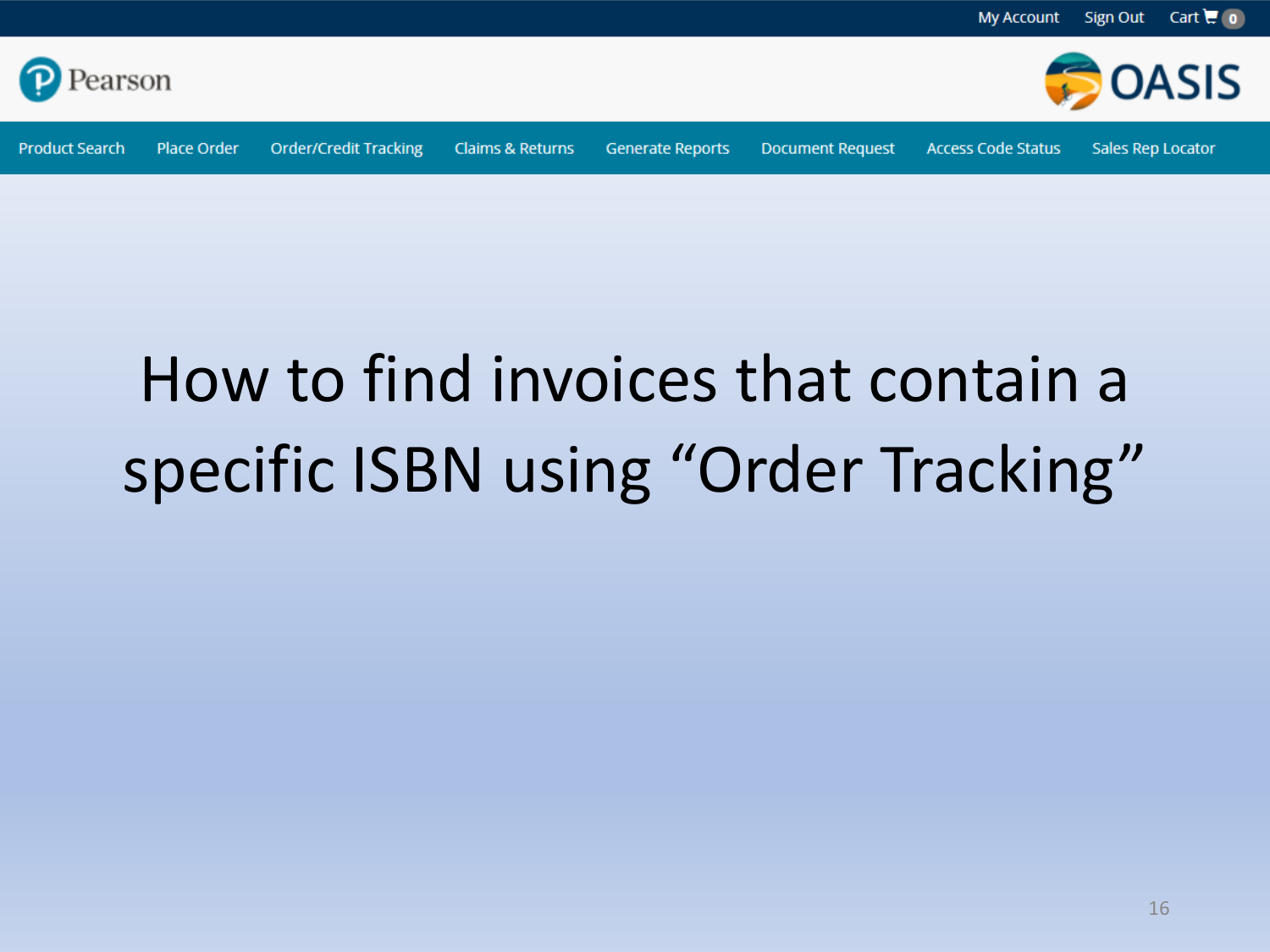In the navigation bar at the top, hover over "Order/Credit Tracking", select "Order Tracking"

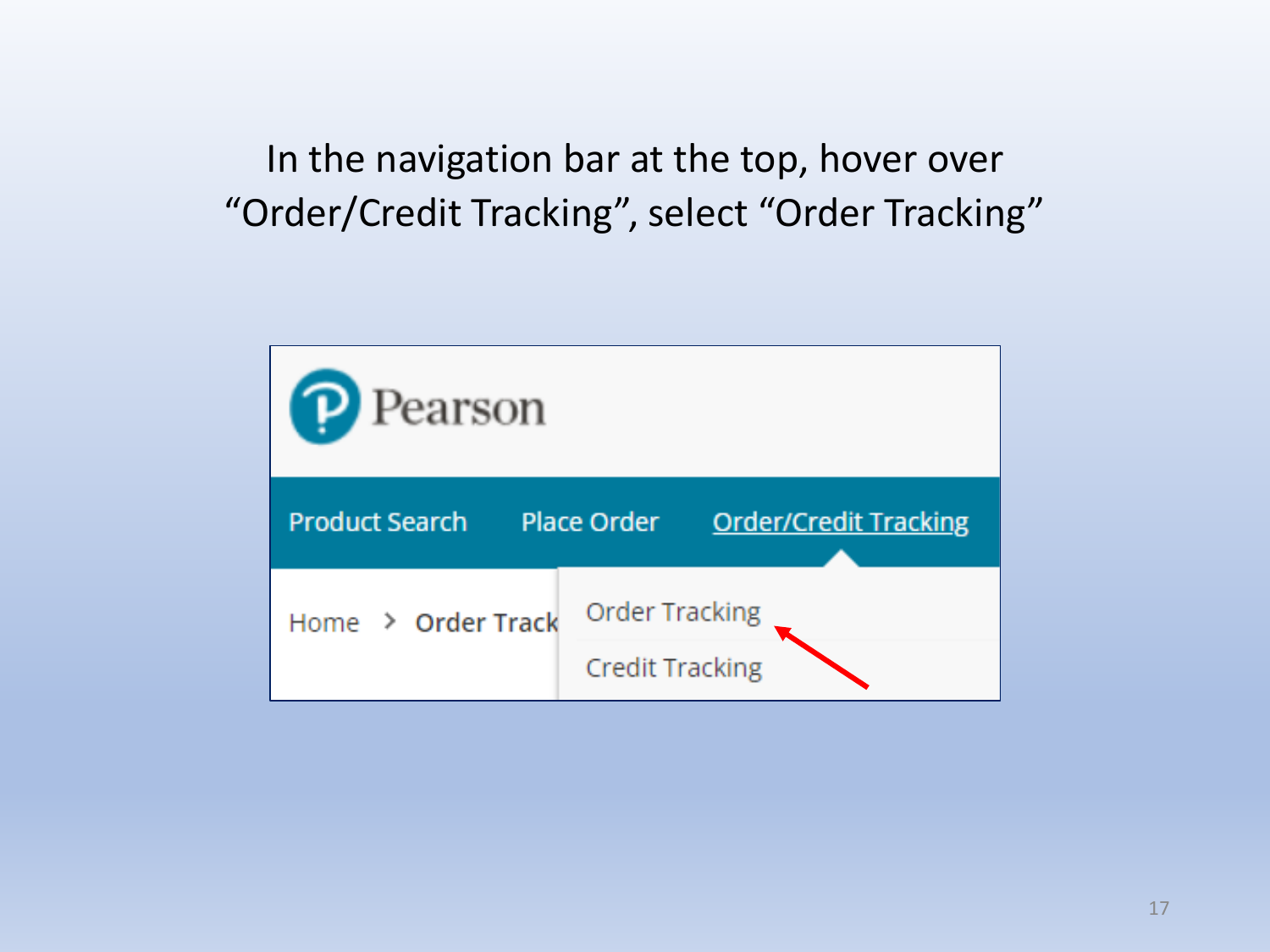## In the "Search By" drop-down, select "Containing ISBN"

# Order Tracking

| Search By                                   | <b>Purchase Order Number *</b> | *Required |        |
|---------------------------------------------|--------------------------------|-----------|--------|
| Purchase Order Number<br>$\checkmark$       |                                |           | Search |
| Purchase Order Number                       |                                |           |        |
| <b>Invoice Number</b>                       | <b>Containing ISBN</b>         |           | Clear  |
| Delivery Number<br>Order / Reference Number |                                |           |        |
| <b>Containing ISBN</b>                      |                                |           |        |
| All Orders                                  |                                |           |        |
| E-Access Codes                              |                                |           |        |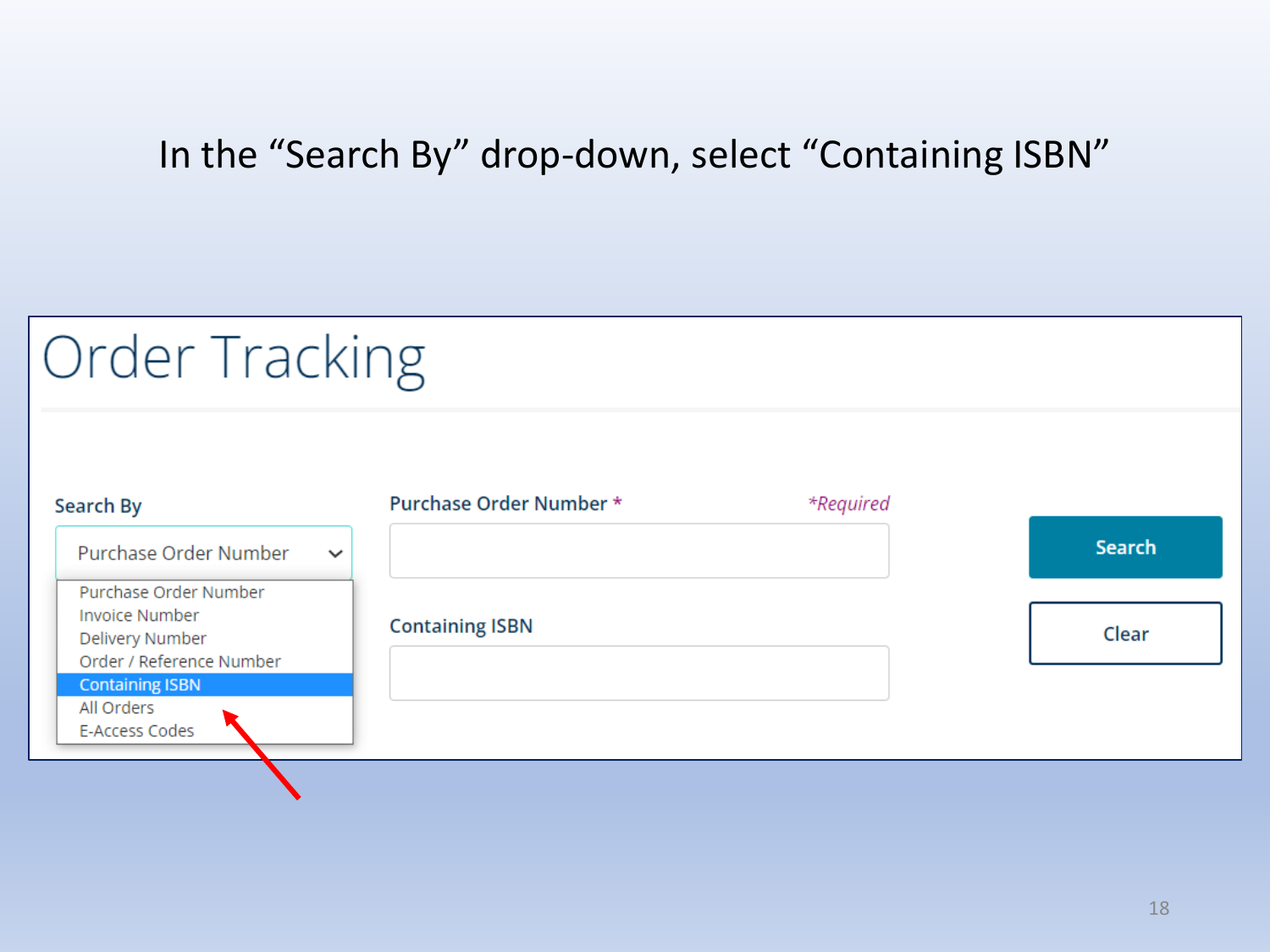Enter the ISBN, change the date range to the last 12 months and select "Filled" under "Order Status".

Click "Search".

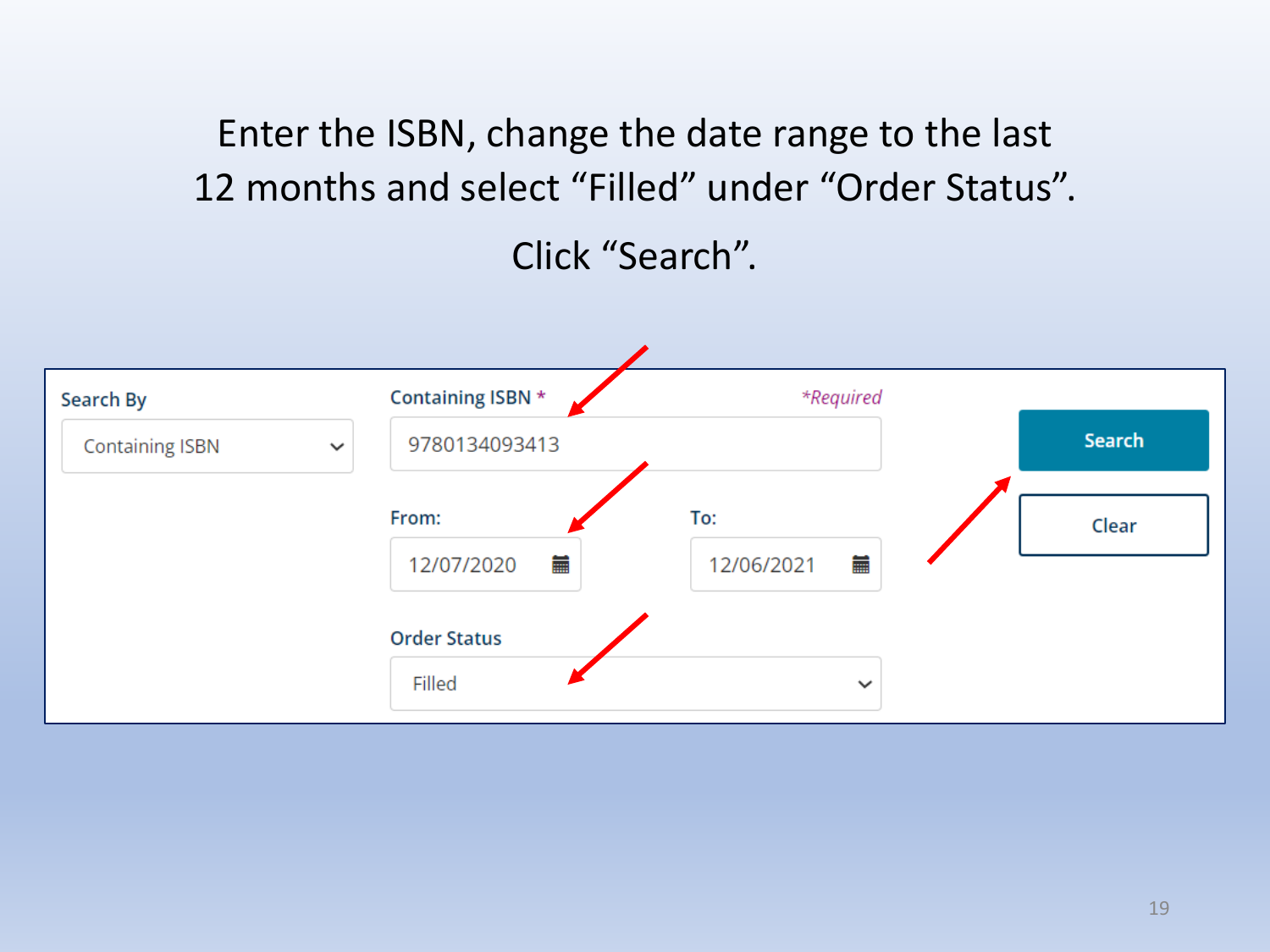# <span id="page-19-0"></span>All orders in the search results contain the ISBN. Click the PO # or Order/Reference # for invoice information.

| PO#           | <b>Order Date</b> | <b>Order Method</b> | <b>Total Items</b> | <b>Total Units</b> | Order / Reference # | <b>Status</b> |
|---------------|-------------------|---------------------|--------------------|--------------------|---------------------|---------------|
| 01469-0002540 | Nove nber 03,2021 | Online              | 2                  | 11                 | 45771452            | <b>FILLED</b> |
| 01469-0002526 | November 03,2021  | <b>EDI</b>          | 5                  | 14                 | 45772701            | <b>FILLED</b> |
| 01469-0002510 | October 04,2021   | <b>EDI</b>          | 4                  | 22                 | 45605388            | <b>FILLED</b> |
| 01469-0002504 | October 01,2021   | Online              | 3                  | 18                 | 45587701            | <b>FILLED</b> |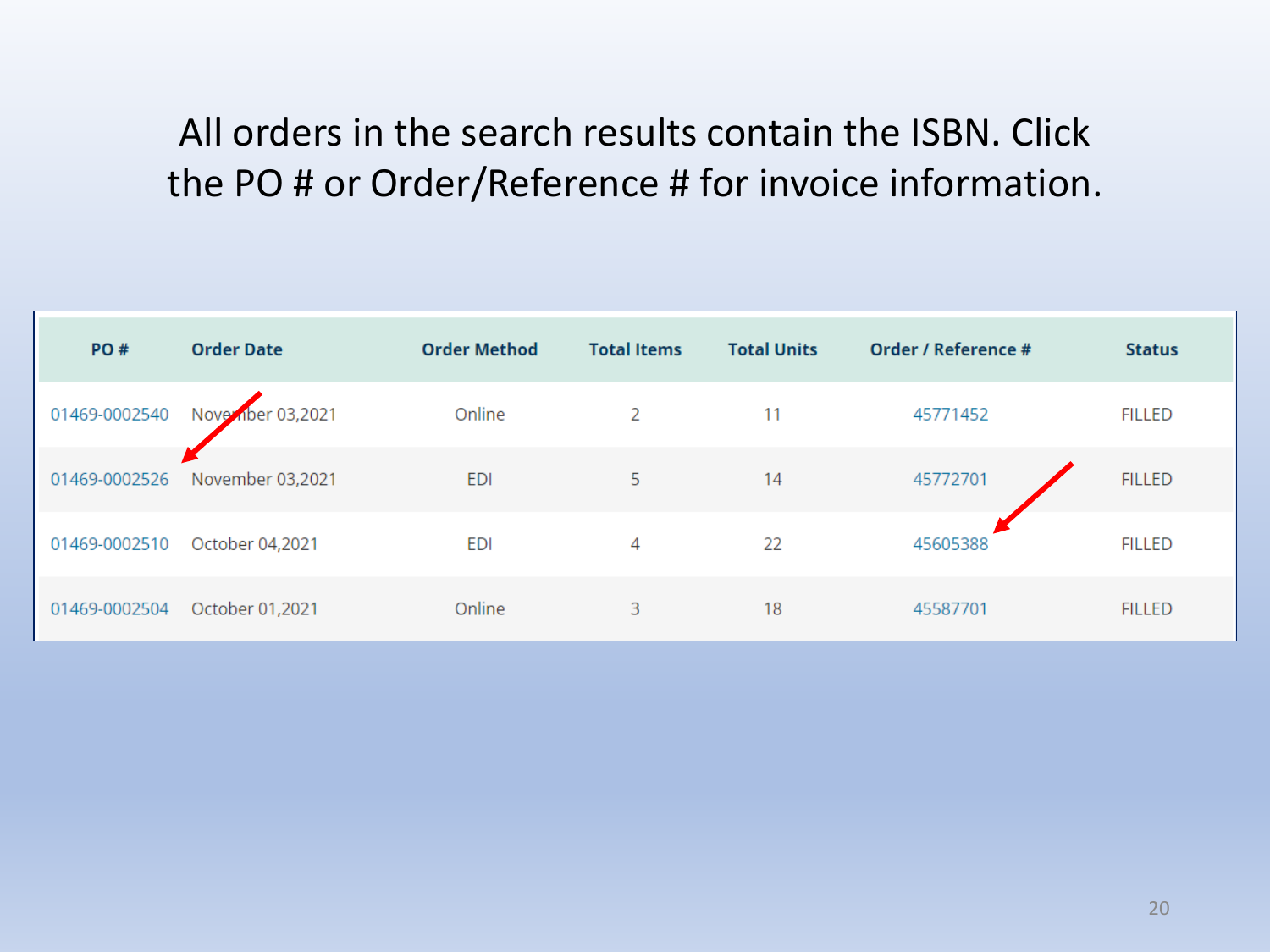

**Product Search** 

**Generate Reports** 

**Document Request** 

**Access Code Status** 

**My Account** 

Sales Rep Locator

Sign Out

Cart  $\overline{u}$  o

**OASIS** 

# How to find invoices that contain a specific ISBN using "Generate Reports"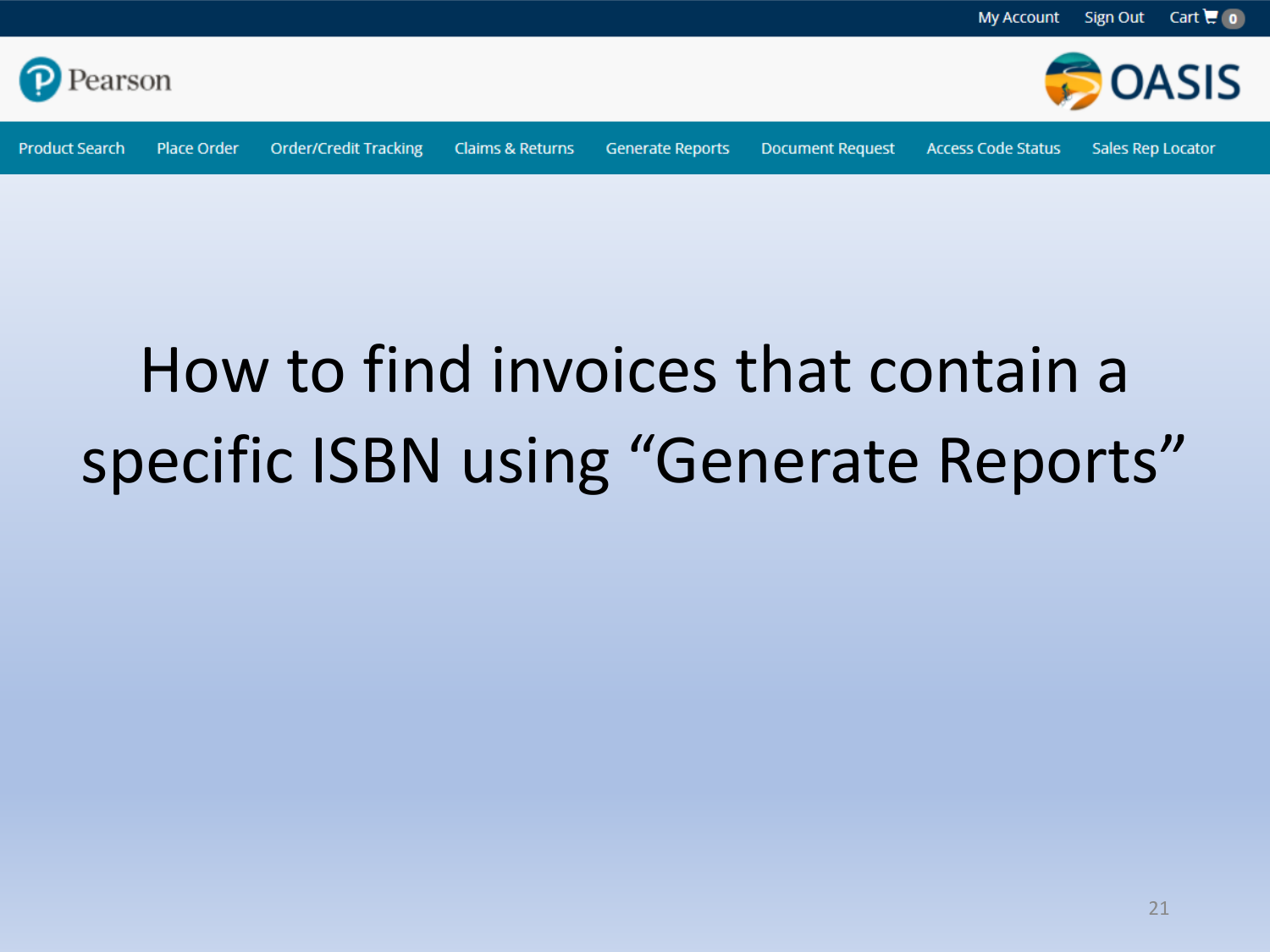### In the navigation bar, click "Generate Reports"

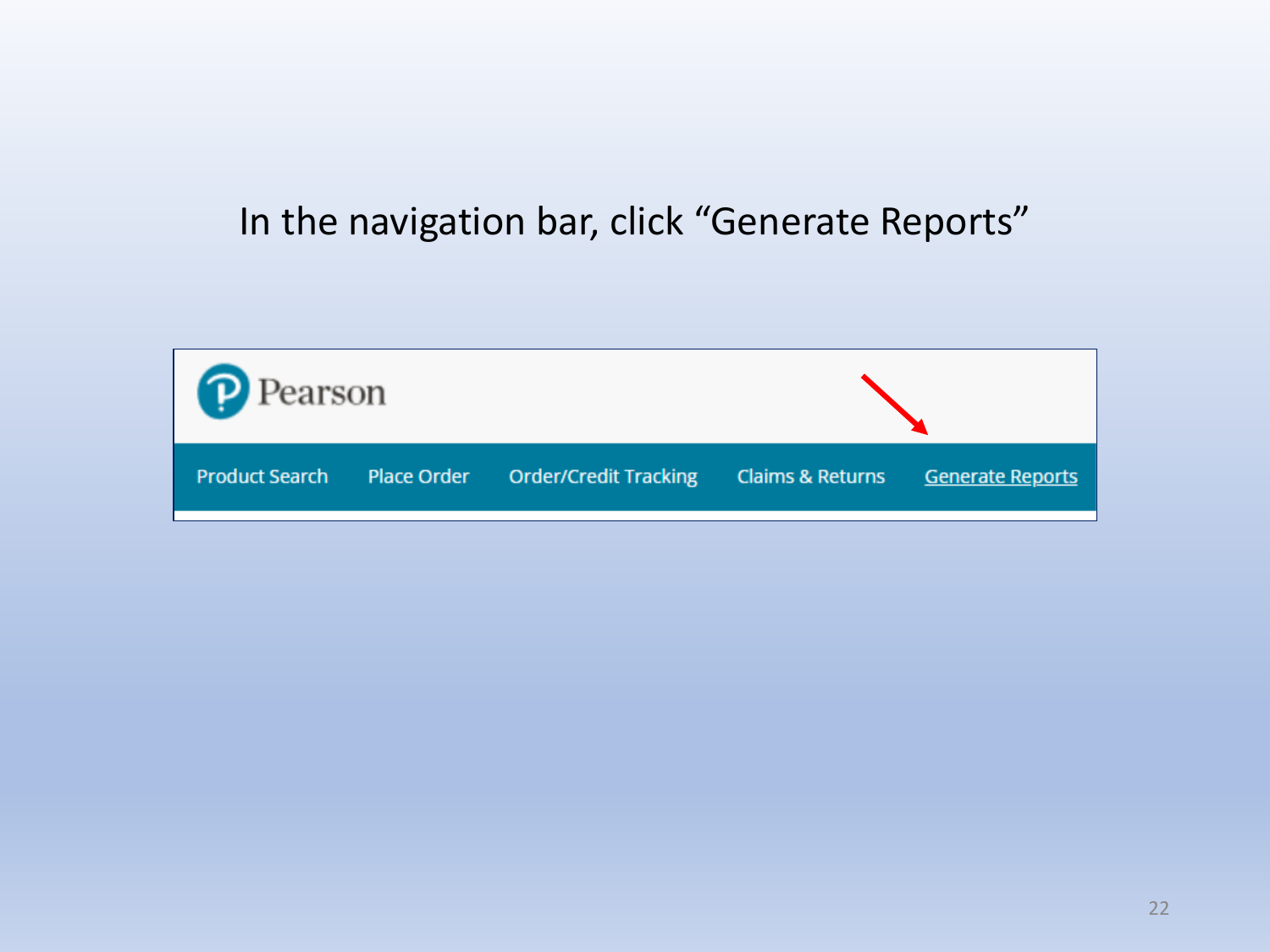Under the "Standard Reports" column on the left, select "Order Status Report - Detail" or "Tracking" (either will provide invoice numbers). On the right, uncheck "All ISBNs" and enter the ISBN.

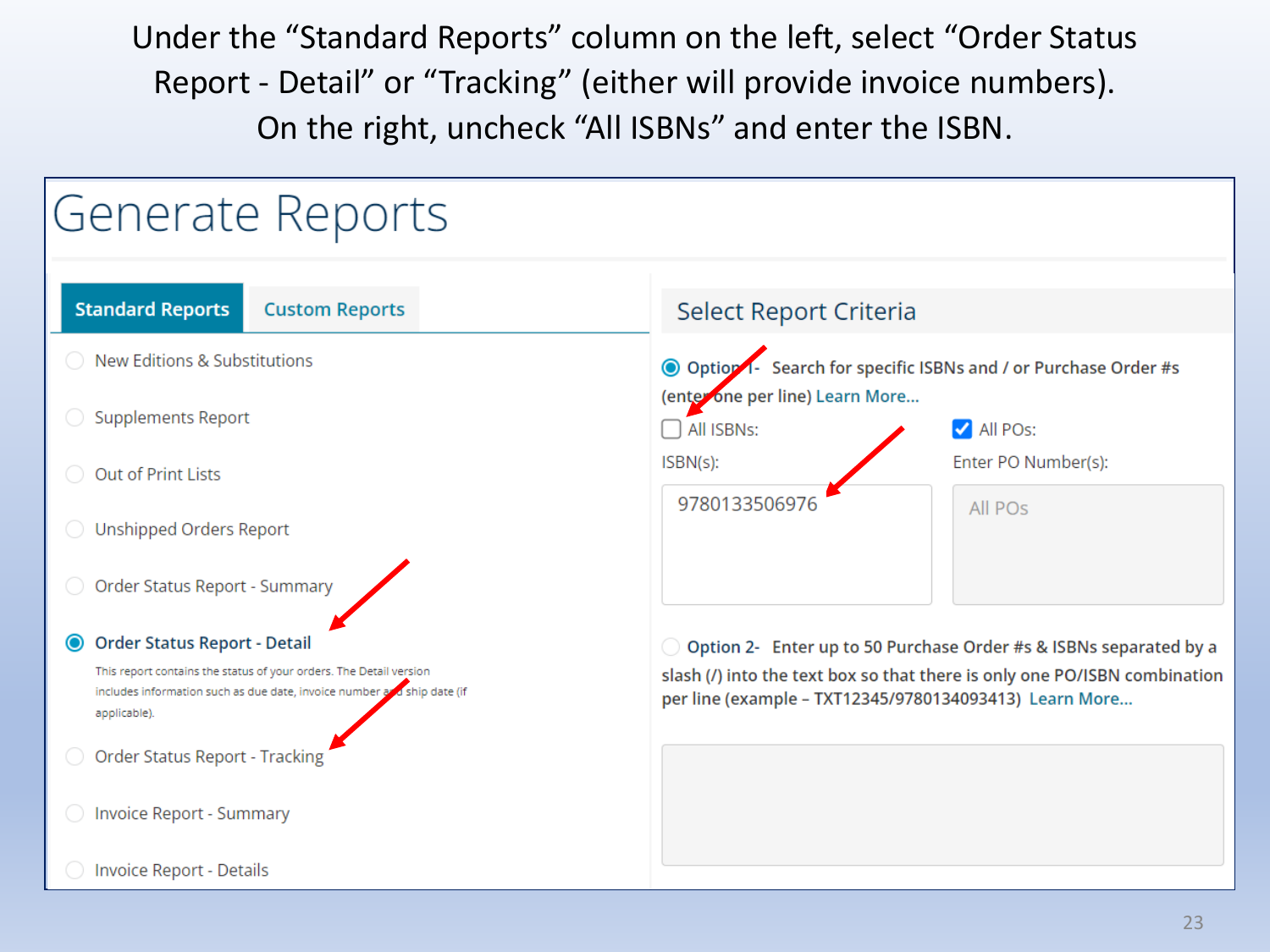Change the Date Range to "Last 12 months". Click "Go" to run the report.

| <b>Order Entry Date</b>                                                                      |                           |
|----------------------------------------------------------------------------------------------|---------------------------|
| Select Date Range                                                                            | Last 12 months            |
| Select From Calendar From                                                                    | To<br>萹                   |
| Delivery Method                                                                              |                           |
| <b>O</b> Display on Screen<br><b>Email Attachment</b><br>PDF<br>Type of file<br><b>Email</b> |                           |
| Save as a Custom Report                                                                      |                           |
| <b>Report Name</b>                                                                           | <b>Report Description</b> |
| Clear                                                                                        | Go                        |
|                                                                                              | 24                        |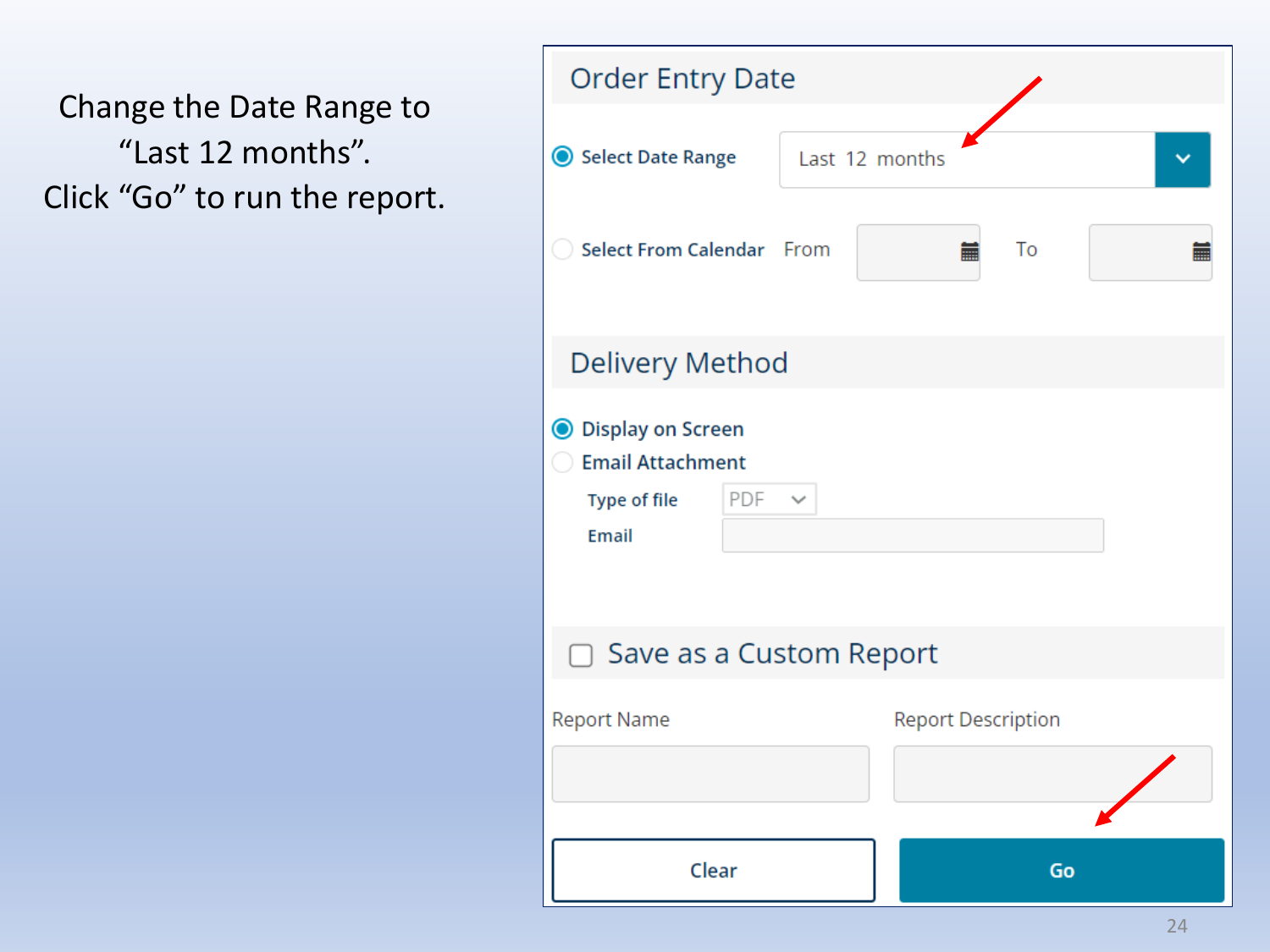# The report will display all invoice numbers that contain that ISBN from the last 12 months

| <b>PO</b><br><b>Number</b> | <b>ISBN</b>   | <b>Author</b>                              | Title                                                                             | <b>Order</b><br><b>Date</b> | Order#     | <b>Ordered</b><br><b>Quantity</b> | <b>Invoice</b><br><b>Number</b> | <b>Status</b> | Quantity |
|----------------------------|---------------|--------------------------------------------|-----------------------------------------------------------------------------------|-----------------------------|------------|-----------------------------------|---------------------------------|---------------|----------|
| PO-<br>030398TX-1          | 9780133506976 | <b>Barringer &amp;</b><br><b>Barringer</b> | <b>Preparing Effective Business</b><br>Plans: An Entrepreneurial<br>Approach, 2/e | 12/01/2021                  | 2001135122 | 3                                 | 16506717                        | Shipped       | 3        |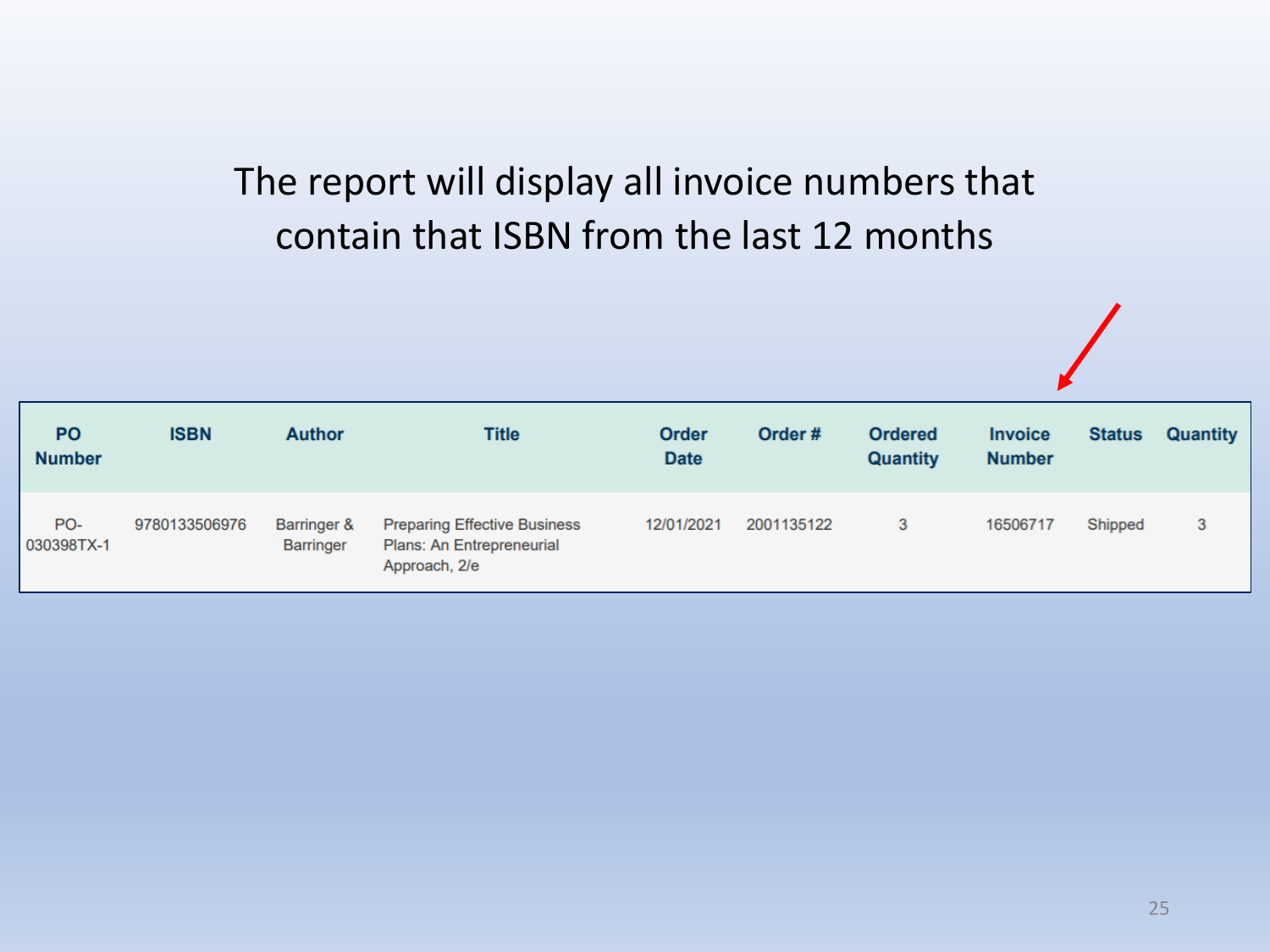

**Product Search** 

**Claims & Returns** 

**Generate Reports** 

**Document Request** 

**Access Code Status** 

Sales Rep Locator

# Need help?

Do you need help using OASIS? On the Home Page, click the "OASIS Technical Support" link to submit your questions.

# **OASIS User Guide & Technical Support**

- . New! You can now place orders by uploading your Purchase Order.
- OASIS step-by-step instructions L'
- OASIS User Guide & Video Tutorial
- **OASIS Technical Support**